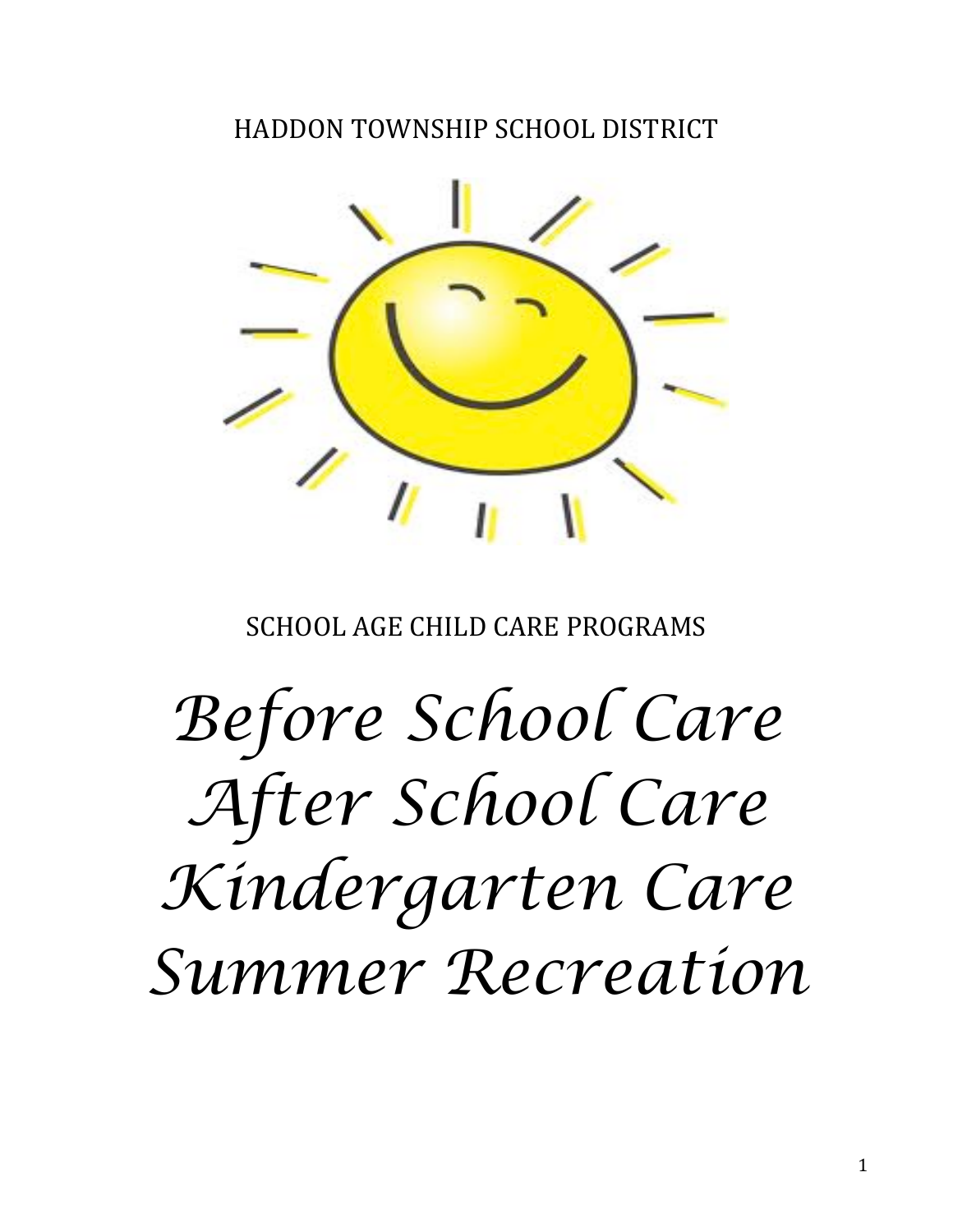# PARENT HANDBOOK

# **TABLE OF CONTENTS**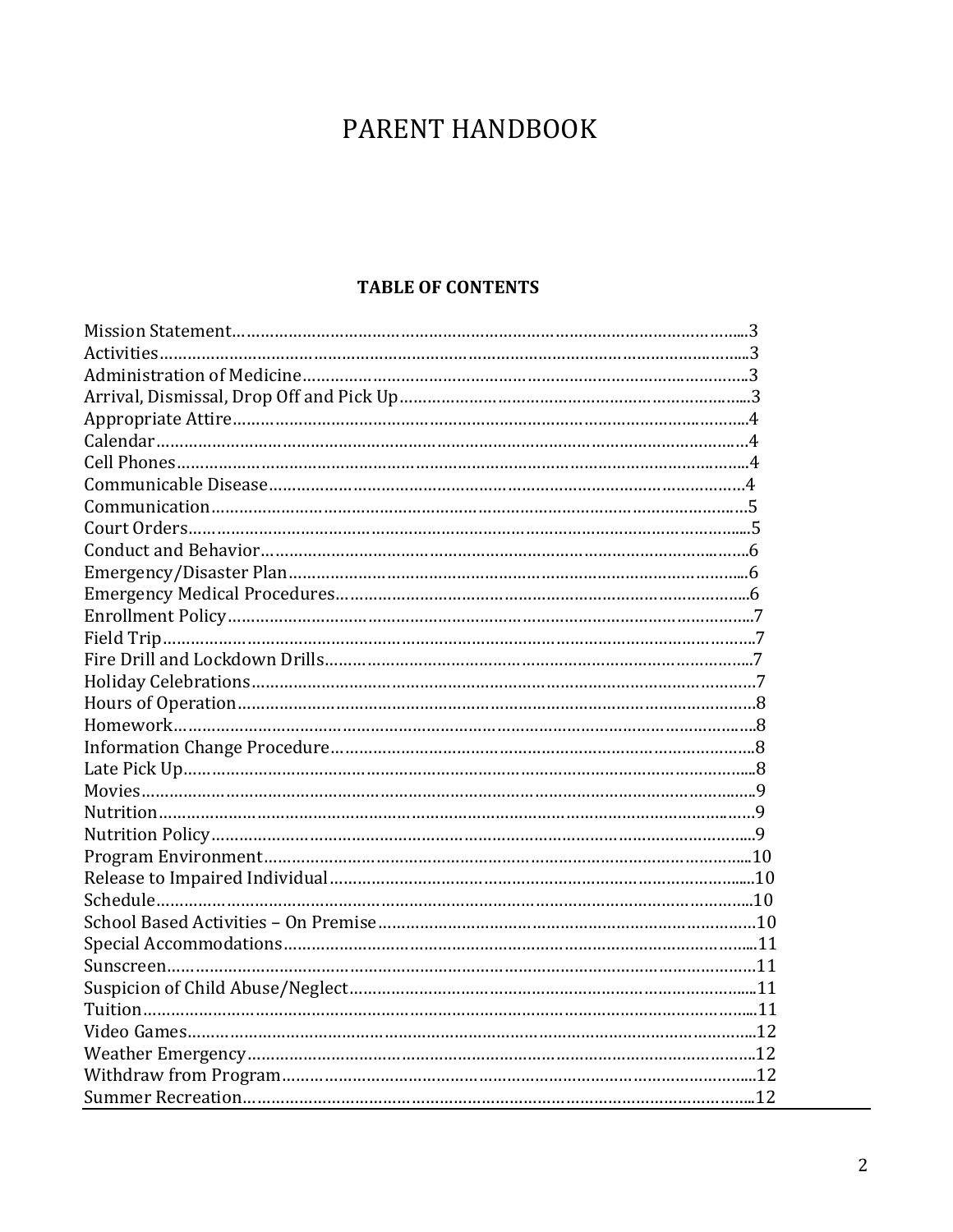#### **MISSION STATEMENT**

*The mission of* HADDON TOWNSHIP SCHOOL AGE CHILD CARE (HTSACC)Programs *is to provide a* safe, affordable, nurturing environment for all Haddon Township *children* who need Afterschool Care, Kindergarten Care or Summer Recreation. The children shall have opportunities to choose activities designed to promote their physical, mental, social and emotional development in an *atmosphere of mutual respect.* 

#### **ACTIVITIES**

HTSACC Programs are designed to provide opportunities for students to take ownership of the program and they are encouraged, as appropriate, to participate in planning indoor and outdoor activities. Both quiet and active play, homework and snack time, are included. In order to promote social, emotional and developmental growth, children in the Aftercare program are typically grouped in multi-age groups. The staff guides successful group play. At times, individuals or specific ages are encouraged to play or work together. Activities include enrichment experiences in instructional subjects such as literacy, math, science and social studies.

"G" rated movies will be shown from time to time in the program, especially on half or inclement weather days.

Parent/guardian suggestions and comments regarding activities are always welcome. Please address concerns with the program activities with the site supervisor. If a concern persists please contact the HTSACC Director at 856 869-7750 ext. 1113 or Email at sacc@htsd.us

# **ADMINSTRATION OF MEDICINE**

It is HTSACC policy that staff may not administer any medication, either prescription or nonprescription. With the exception of intervention for a life threatening incident.

# **ARRIVAL, DISMISSAL, DROP OFF & PICK UP**

Children enrolled and attending the Afterschool Care program are not permitted to leave school building or grounds. Exceptions are at the discretion of the Parent, Site Supervisor, SACC Director and Building Principal.

Children will be released to their parent/guardian or to authorized persons who are listed as Emergency contacts. Parents/guardians are encouraged to name as many authorized persons as they wish when completing the emergency forms. Authorized persons must be over 18 years of age or a sibling in sixth grade or older.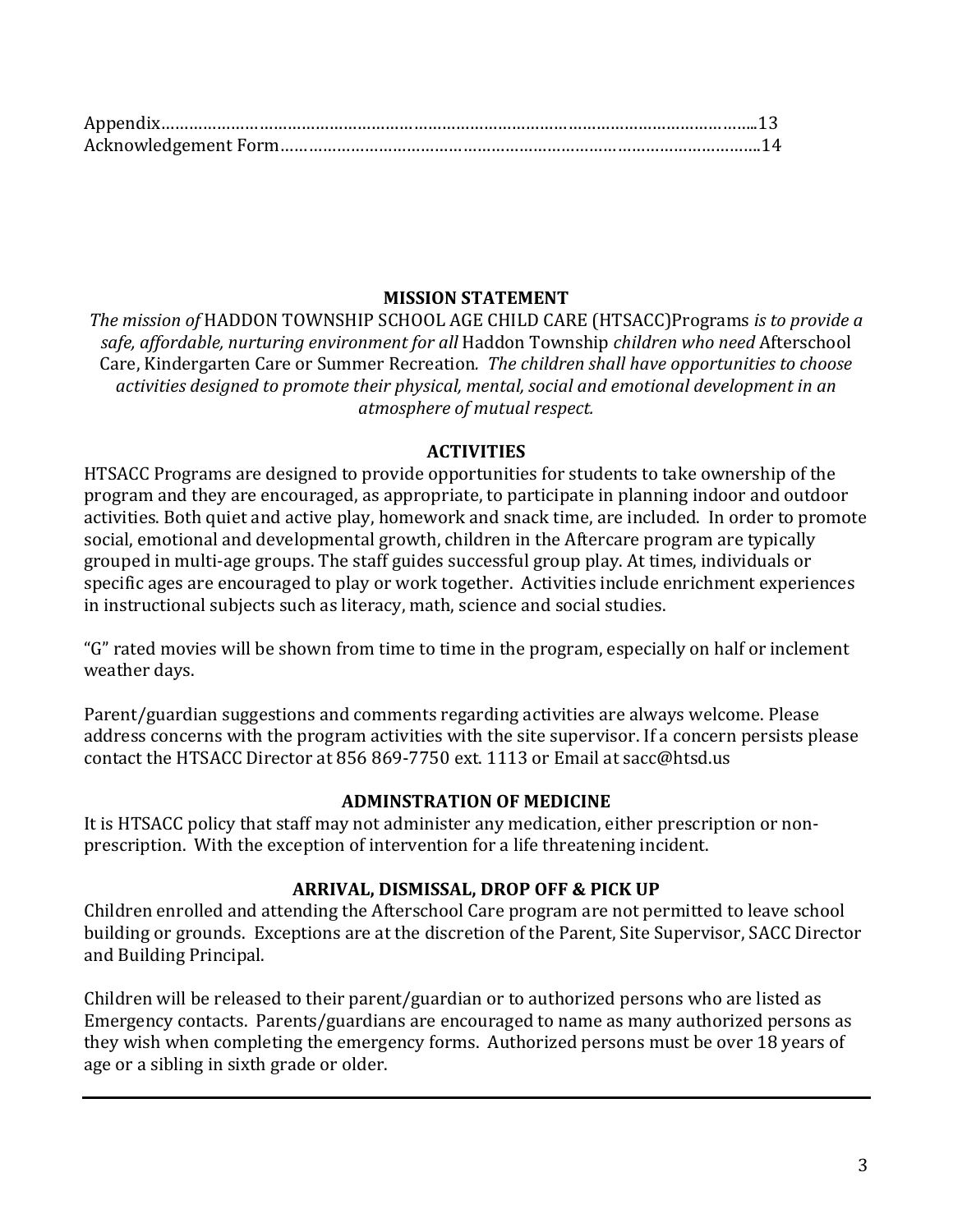Parents/guardians and other persons picking up children will be asked to produce identification until all site staff are familiar with them. Please remind anyone new picking up your child to bring identification with them to the program.

If parents/guardians will be out o town for more than a day, they are encouraged to inform the program staff of their whereabouts in case of emergency, and to designate which person(s) will temporarily act *in loco parentis*. Please be aware that, in the case of separated or divorced parents, we are unable to restrict one parent's right to visit or pick up a child without a current court order signed by a judge. A copy of such order must be given to HTSACC CARE to be retained in the child's file. Once a child has been signed out of a program by a parent/guardian or other authorized person, the safety of the child becomes the responsibility of the person signing him/her out. Once signed out, children may not be left on site to play with children remaining under the care of HTSACC

# **APPROPRIATE ATTIRE**

As children spend a great deal of time in our program engaged in gross motor activities, parents/guardians are asked to dress them appropriately to maximize their safety. Children dressed inappropriately for a particular activity may not be permitted to participate. Open shoes, flip-flops, jellies, platforms, or slides are dangerous when climbing or running. If a child wishes to wear these types of shoes to school, we suggest that sneakers or other sturdy, closed shoes be brought along for changing. Extremely short or long skirts may also limit playground participation or be a safety hazard. Children should always come to the program with appropriate outerwear and footwear, or they may be required to remain indoors. Although every effort will be made to purchase non-staining creative materials, accidents do happen, and HTSACC cannot be responsible for stained or damaged clothing. Parents/guardians should always feel free to send a change of clothing on days when the child is dressed in especially good school clothing.

#### **CALENDAR**

HTSACC Afterschool Care and Kindergarten Care programs operate according to the Haddon Township School District calendar. Please check the Haddon Township School District calendar for starting and ending dates, school closings, and early dismissal days. There will be no program on snow days or school closing days, unless otherwise noted.

#### **CELL PHONE POLICY**

Children of the HTSACC programs are not permitted to use a cell phone during program hours. The cell phone must remain in backpack and turned off. If the child needs to use the cell phone for any reason, they must approach a HTSACC Staff member to discuss. Consequences for noncompliance are at the discretion of the HTSACC Director and Site/Program Supervisor.

#### **COMMUNICABLE DISEASES**

In some cases, a child may be refused admission due to a presenting illness. If a child is too ill to attend or is prohibited from attending school due to an illness or medical condition, they may not attend HTSACC. If a child becomes ill at the program, a parent/guardian or authorized person may be called to pick up a child earlier than scheduled. These situational restrictions apply particularly to illnesses such as:

-Acute diarrhea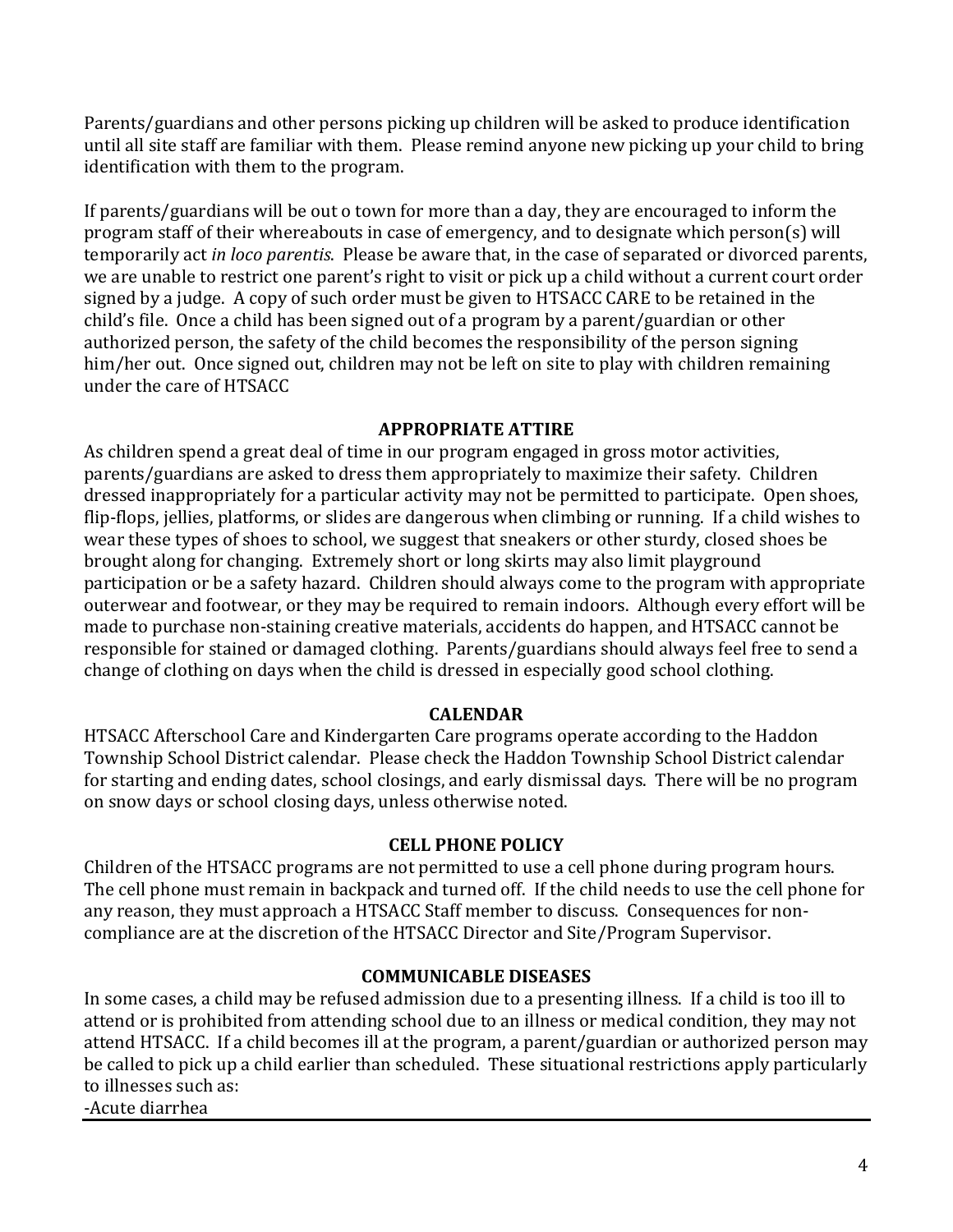-Vomiting -Fever -Contagious illness

For the safety of all children and staff, parents/guardians are expected to report to HTSACC directly and immediately if their child is diagnosed with a communicable disease. As always, HTSACC will respect the confidentiality rights of children and families if/when we find it necessary to notify other participating families of detection of communicable diseases within the program environment.

#### **COMMUNICATION**

In order to support your child's success in the HTSACC Program, our goal is to work in collaboration with families. To that end we appreciate being able to communicate in the best possible way matching the situation and your availability. Communication will occur in person, on the phone or via email. In the event of an accident, injury or code of conduct violation the Site Supervisor will provide an incident report in writing so that all parties have appropriate documentation. The HTSACC Director can be reached at, 856 869-7750 ext. 1113 or Email at sacc@haddontwpschools.com

#### **Communication with School Staff/Administration**

We believe that it is in the best interest of the children for programs to work closely with school personnel at all times. Communication is the key to successful collaboration. We have found that by working and strategizing together, we are often able to prevent problems or improve the level of service we can provide to a child.

For this reason, parents/guardians are asked to sign a release permitting the sharing of information about their child between HTSACC and the school. Information may include (but is not limited to) successful homework strategies, general behavioral issues and other important notes that will assist with maintaining your child's health and safety.

From time to time the school or HTSACC Staff may feel that more extensive sharing of information would help to meet the needs of a child or family. In these cases, either HTSACC Staff or school personnel may request permission for more in-depth discussion. We hope that, should these circumstances occur, parents/guardians will feel comfortable permitting a more extensive dialogue. Be assured that HTSACC considers any such information confidential, to be shared with school or HTSACC Staff only a need-to-know basis.

Short conversations with staff to discuss program questions are always welcomed and encouraged. However, we ask that a parent/guardian desiring lengthy, private conference arrange this in advance with the Site Supervisor, so that staff may give undivided attention to the issue under discussion without *jeopardizing* the safe supervision of the children.

# **Court Orders**

If a child is the subject of any court order, HADDON TOWNSHIP SCHOOL AGE CHILD CARE must have a copy of the most recent version, signed and with a judge's seal, included in the child's file. This included orders regarding guardianship, parental custody, restraining orders, or any other orders relevant to the child's enrollment or pick up from the program.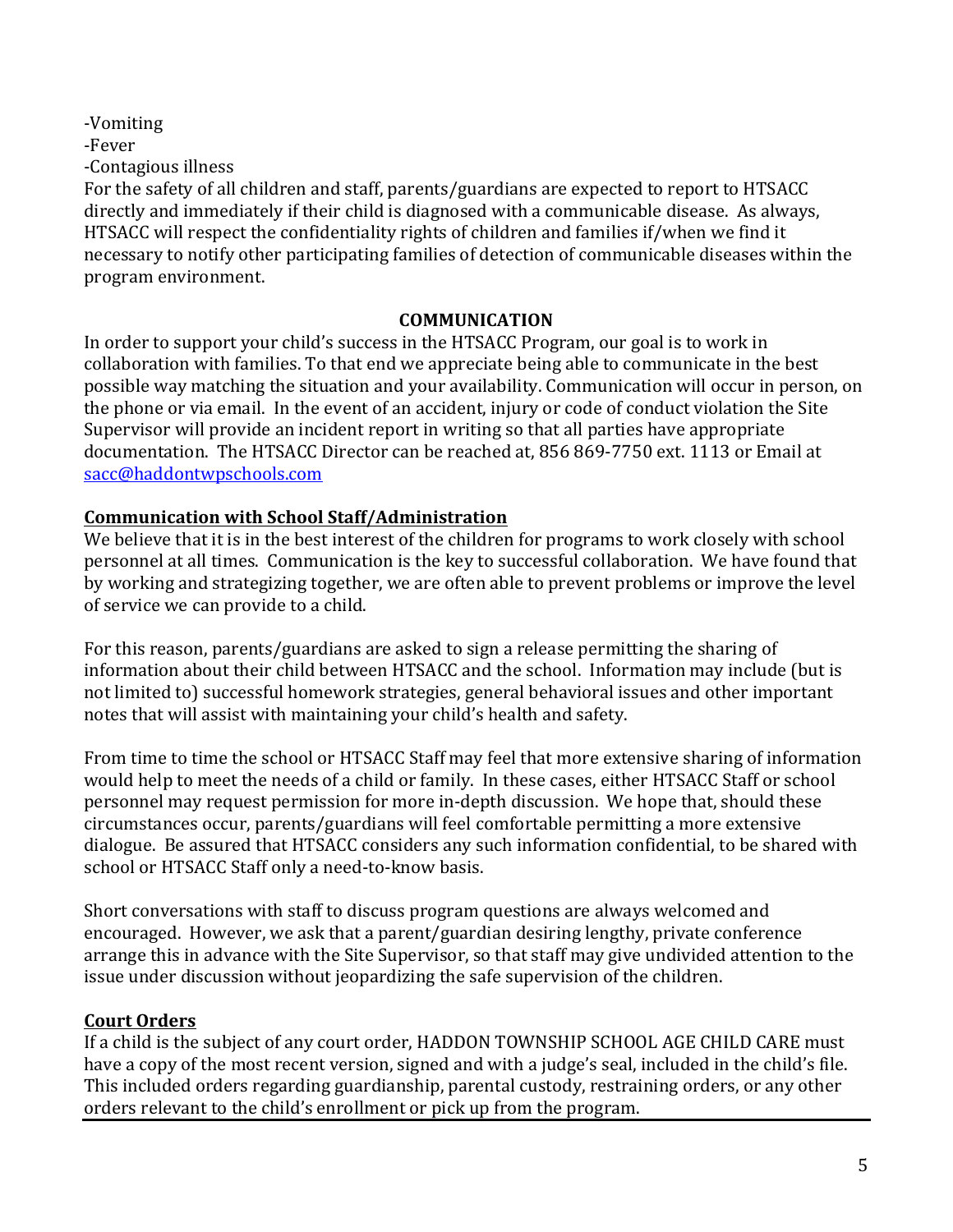**Please note that, without proper documents, HTSACC Programs may not restrict a parent** from visiting or taking a child from a program, or providing information.

HTSACC Programs will make every effort to follow the order as written; however, if there is any confusion to the meaning or requirements of the document, we may consult our attorney for clarification and/or request interpretation by the court or police.

# **CONDUCT AND BEHAVIOR**

HTSACC approaches conduct from a positive perspective. The rules and consequences are designed to effectively reflect the school codes of conduct and to ensure the safety and security of our students, who also participate in the development of the rules. We strongly encourage parents/guardians to review and discuss the HTSACC rules and consequences and to support the staff as they enforce them. When student behavior is disruptive or disrespectful students will be given consequences that reflect their behavior. Redirected into a different activity, removed for a cool down period and discussion of the inappropriate behavior. When a behavior or incident is more serious in nature it is documented in writing and an incident form (pink slip) is completed and shared with the parent/guardian. For repeated incidents, meetings will be scheduled so that the Site Supervisor and parent/guardian will collaboratively develop a specific plan for the student. Continued incidents may result in suspension or removal from the program. That decision is made in conjunction with the HTSACC Director. Serious or persistence incidents for one of the following reasons may be cause for suspension or removal:

- Fighting
- Repeated or serious defiance of adult directives that may result in concerns for safety/security
- Use of inappropriate language
- Threats, harassment, intimidation or bullying
- Vandalism
- Possession of anything can be considered a weapon
- Stealing
- Leaving the program/school grounds  $w/$  permission
- Repeated pink slips result in the following:
- $3$  pink slips  $= 1$  day of suspension
- $5$  pink slips  $= 3$  day suspension

The goal of the HTSACC is to maintain student enrollment in the program. If repeated attempts to resolve behavior problems yield no positive results the student will be terminated from the program as a last resort. Termination will follow repeated written warnings and conferences with the parent/guardian. If the behavior is serious and threatens the safety of him/herself or others, termination may be immediate. The parent/guardian will be notified of the effective date of termination in writing. Every effort will be made to meet in person with the parent. If this is not possible a phone call will be made prior to the date of termination.

# **EMERGENCY/DISASTER PLAN**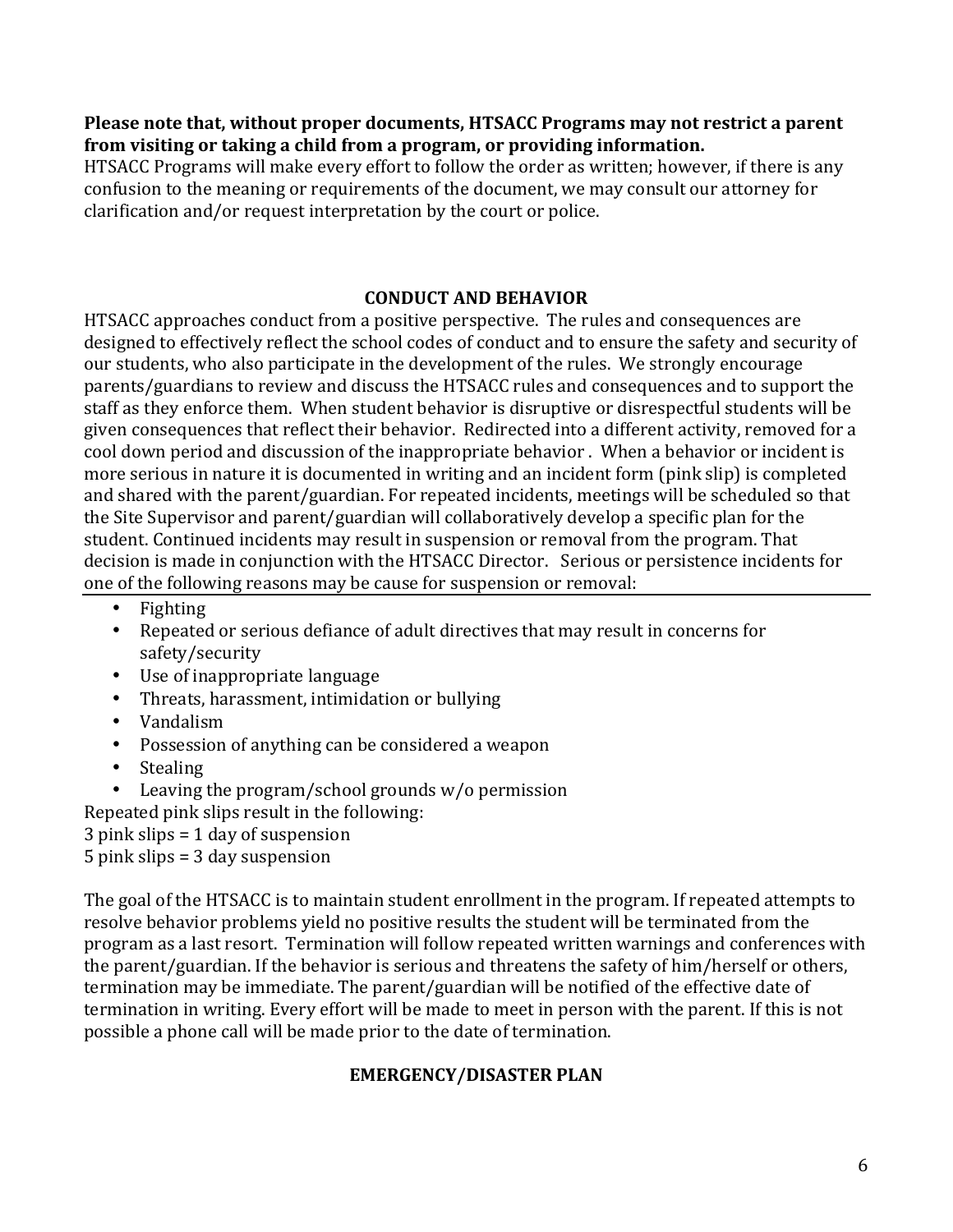HTSACC has developed an Emergency/Disaster Plan for response to emergencies, disasters, or other traumatic incidents which may occur during program hours or impact on the children enrolled in our program. This plan was developed in accordance with best practices and coordinated with the plans followed by the school district.

#### **EMERGENCY MEDICAL PROCEDURES**

In the event of a minor injury on site, the staff will administer basic first aid. In the case of a head injury, a separate head injury report will be given to parents at pick up.

In the case of a serious injury, the Site of Program Supervisor, in consultation with the HTSACC Director, may judge that additional medical care is needed. Every attempt will be made to contact the child's parent/guardian, physician, or other authorized person to discuss options for further care. In the case of an injury or acute illness deemed very serious or life threatening by the staff, HTSACC Programs may call 911 immediately and turn the decision for subsequent appropriate care over to their professional judgment.

HTSACC Programs maintain accident insurance secondary to the family's own policy to cover injuries which occur at the program. Parents wishing to utilize this secondary insurance coverage should contact the SACC Director to request the appropriate claim forms.

# **ENROLLMENT POLICY**

The HTSACC Programs offer afterschool care and kindergarten care. These are fixed tuition based programs supported by the Haddon Township Board of Education to provide care for Kindergarten through fifth grade children after their regular school hours. PM Kindergarten students may be enrolled in a before school care program. Afterschool care is provided on site at each of the Haddon Township Schools currently being served by HTSACC:

Edison School Jennings School Stoy School Strawbridge School Van Sciver School

Kindergarten Care location: TBD yearly

In order to participate, children must live in the school district. **Kclub students must be toilet trained and be able to handle all aspects of toilet hygiene independently.** The exception of out-of-district special education students, children must attend the program at the same school they attend.

#### **FIELD TRIPS**

As part of the program, staff may plan walking trips in the neighborhood, or to nearby program sites. Permission slips with specific trip information will be distributed.

# **FIRE DRILL AND LOCK DOWN DRILLS**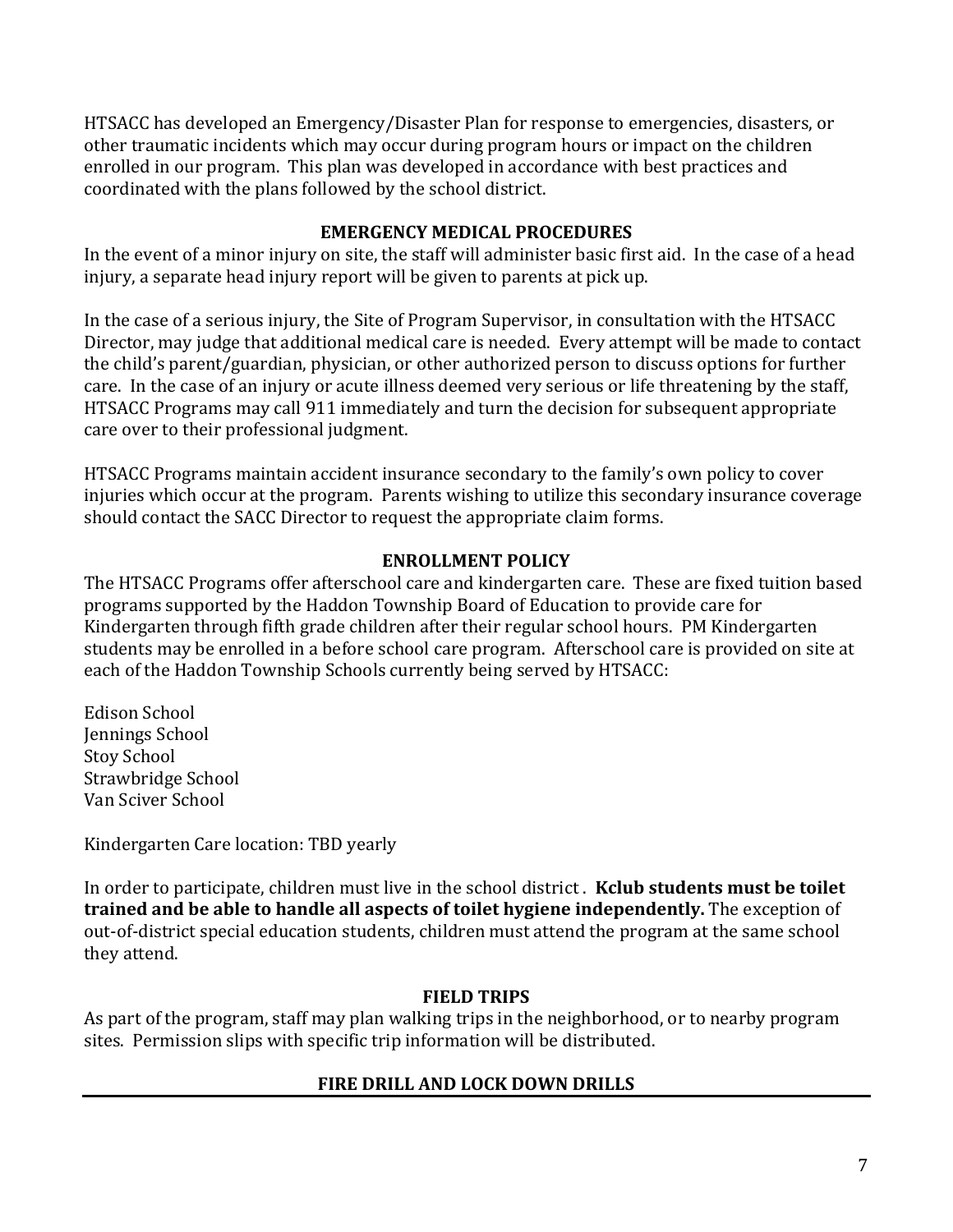A fire drill and lock down drill will be conducted at all SACC programs. Times and days of drills will vary.

# **HOLIDAY CELEBRATIONS**

HTSACC Programs recognize that children and staff enjoy celebrating holidays. The program will be inclusive and multicultural in our holiday celebrations, and encourage children to share traditions and activities from home. No child is ever required to participate in an activity if they are uncomfortable or the parent objects.

# **HOURS OF OPERATION**

The Before School Care program runs from 6:30 am-8:30am every day school is open.

The After School Care program runs from dismissal to 6:00 pm every day school is open.

The K Club AM Care runs from  $8:20 - 12:30$ . PM Care runs from  $11:00 - 3:00$ pm. Both Classes then filter into the Afterschool Care program as necessary.

# **HOMEWORK**

HTSACC Staff understands the stress caused by large amounts of homework and the pressure of other family commitments. Therefore, time will be reserved at the program for children to work on their homework.

It is also our belief that all children need a brief respite from the stresses of the school day, and an opportunity to enjoy socializing with the other children enrolled in the program. Every effort will be made to provide a quiet area to facilitate an optimum environment for children during homework time, within the constraints of space and staffing. Staff will not act as tutors, but will assist children much in the way a parent would. Some of our site locations may use a homework agreement. This agreement is a mutual decision if homework is to be completed on site during Afterschool Care.

# **INFORMATION CHANGE PROCEDURE**

In order to ensure the safety and security of your child, please notify us in writing or by email at sacc@haddontwpschools.com of any:

Change of home address or home phone number

Change of or new place of employment or employment phone number

Change of or new cell phone numbers

Change in names of adults authorized for pick up of your child.

# **LATE PICK UP**

All parents arriving after six o'clock pick-up time will be required to sign a late pick-up form verifying the actual time of arrival. The form will be forwarded to the HTSACC Office for further action. The late charge will be \$15.00 for every fifteen minutes after 6:00pm.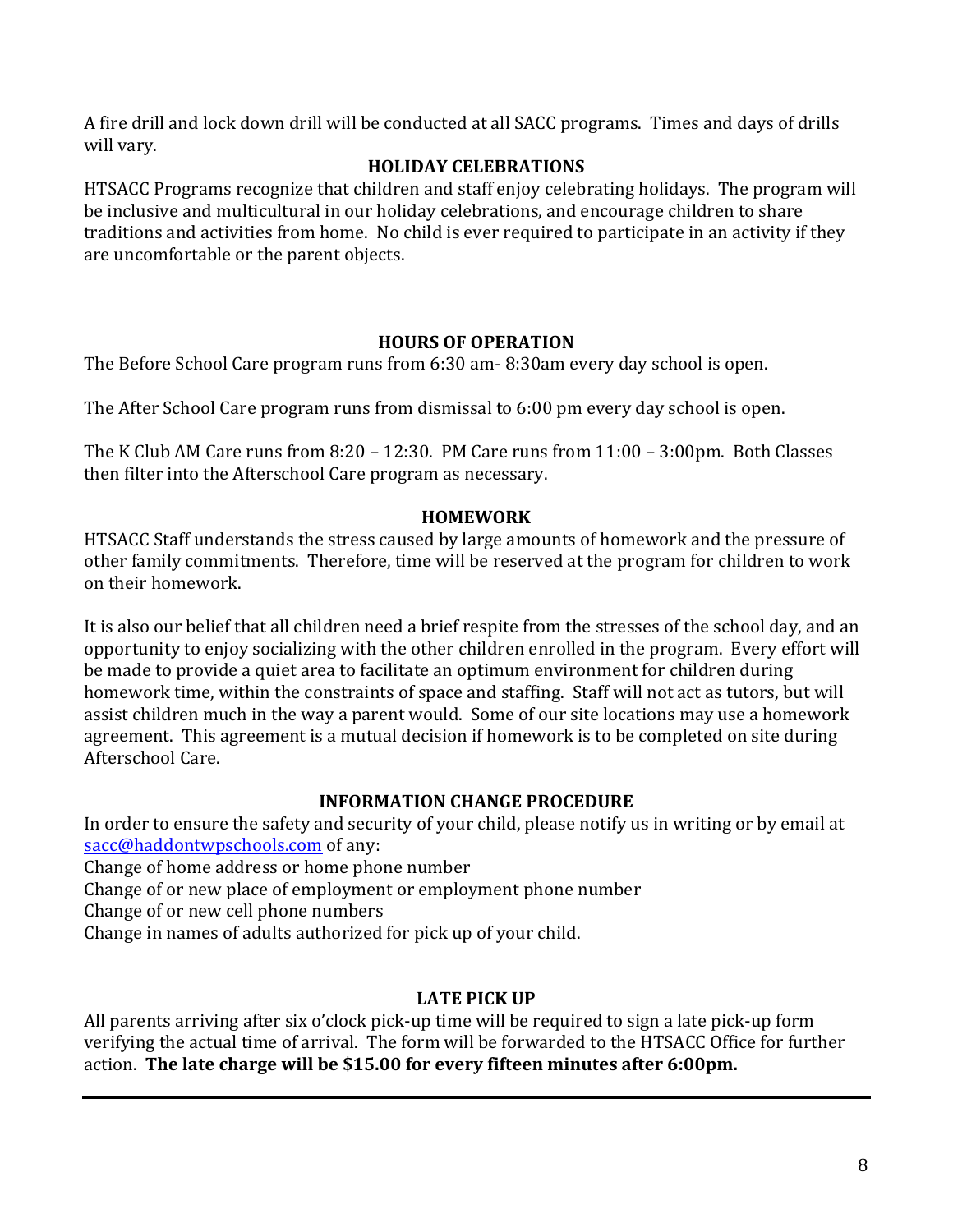The report of lateness is not at the discretion of the staff member, nor is it based on the reason for lateness. **Time will be based on the cell phone clock at the program site.** If you know you will be late, please make a phone call in advance to the Afterschool Care Site vour child attends and discuss with the Site Supervisor your intentions.

If you know you will be late, it is also important to call so that we can reassure your child, as he/she is usually aware of the time and may be worries about you. This is also a courtesy to our staff. 

Although we understand that occasionally a traffic problem or other situation may cause you to be late, we ask that you try to arrange for an alternate person to come for your child. If we have not been able to contact you to arrange for pickup by 6:15, we reserve the right to call someone on your emergency form to come for your child. If we have not heard from a parent/guardian, and are unable to locate anyone to pick up a child by one-half hour after closing time, the **HTSACC Director may, at his/her discretion, choose to consult with the police and/or NI DFC** for instruction as to how to proceed. Repeat offenders (3 Late Pick Up's) will be asked to discuss with the Director about other arrangements for pick up. If necessary, the family may be asked to leave the program.

# **MOVIES**

G rated movies and other videos are sometimes incorporated into the activities during HTSACC Programs. They are used primarily on half days and/or in inclement weather days.

#### **NUTRITION**

Snacks and beverages are provided to our students each day. It is an integral part of the program, giving children time to relax and enjoy conversation with their peers and the staff. Our food program will promote healthy eating and good nutrition. Students will participate in food selection, distribution, preparation and clean up. Our staff will also model and promote healthy eating, good nutrition and appropriate table manners, by sitting with the students and discussing healthy eating, modeling good table manners and by not consuming foods that are not permitted in the program.

Parents/guardians of children with food allergies should provide own daily snack to ensure safety. Due to the increase in and severity of nut, and other food allergies, HTSACC may decide to eliminate foods containing nuts or other ingredients from the snacks served, and if necessary and feasible, go so far as to prohibit them from the program site. If a child has any serious or life threatening allergy or medical condition related to food, these must be clarified, and a care plan outlining needs/solutions prepared in advance with the SACC Director. A list from the parent to the provider with acceptable/appropriate and safe snack choices, for a child with a food allergy would be helpful. Additional forms may be required to have on file with the program site.

Snack time is an integral part of our program. It gives the children time to relax and enjoy conversation with their peers, while reinforcing sharing and table manners.

# **NUTRITION POLICY**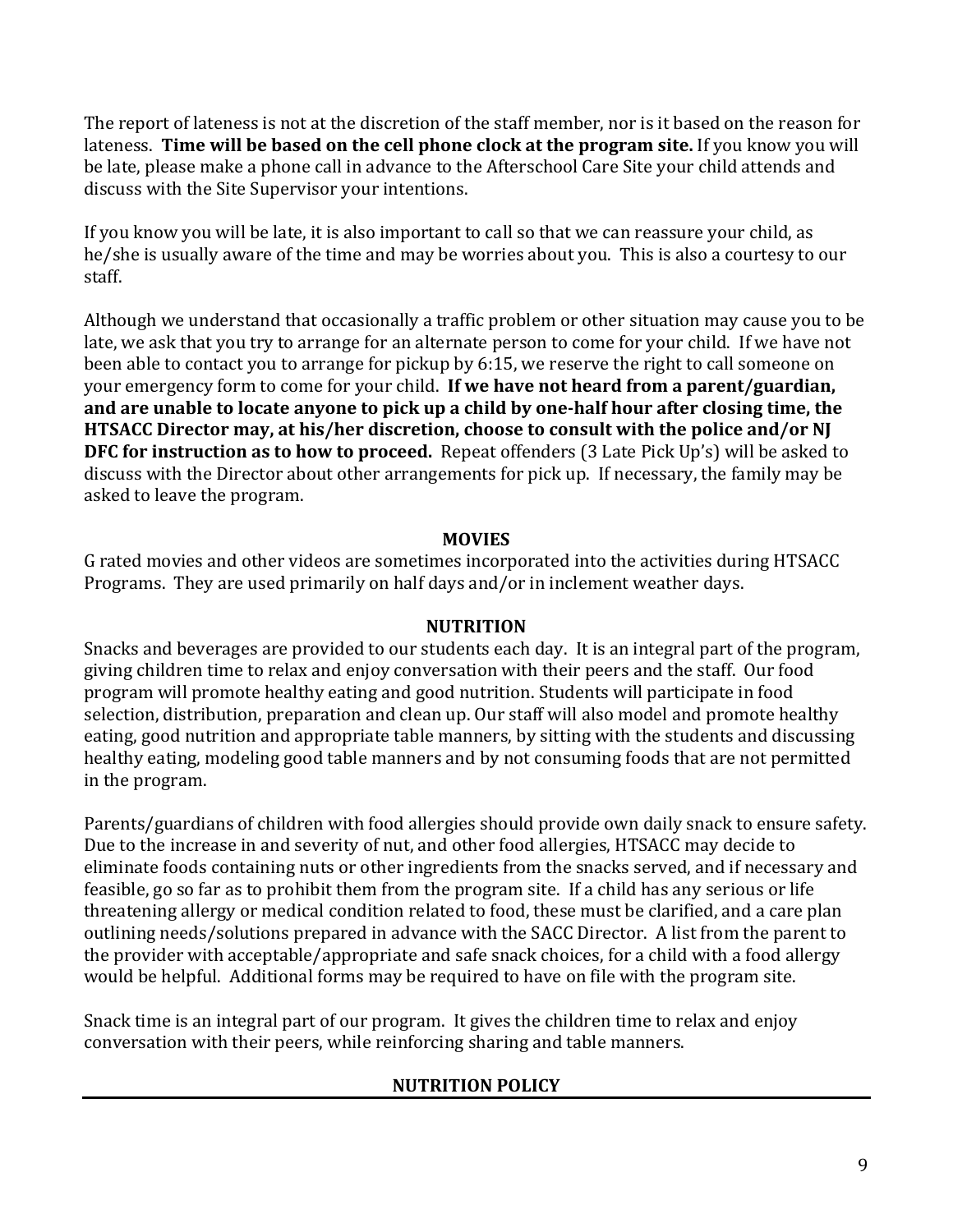This policy aligns with the Haddon Twp District Nutrition Policy and Policy Standards set for by NJDE & NAA:

| -No candy/gummy fruit snacks or snacks with sugar as first ingredient |
|-----------------------------------------------------------------------|
| -Saturated Fats – 2 g per serving                                     |
| -No Trans Fats                                                        |
| -Total Fats – 8g per serving (excluding nuts and seeds)               |
| -100% juice (fruit or vegetable)                                      |
| -Whole grains - where available                                       |
| -Baked good with no trans fats – 2x per month                         |
| -Offer water as primary drink                                         |
| -Offer fresh fruit and vegetable weekly                               |
| -Serving Sizes for all food groups reviewed                           |

# **PROGRAM ENVIRONMENT**

HTSACC Programs are designed to afford children, families and staff a peaceful, safe, nonthreatening environment in which everyone is treated with respect. Disrespectful, threatening or aggressive behavior disrupts the safe and peaceful operation of the program. This includes verbal and/or physical abuse or threats of such abuse. As such, individuals who engage in such behavior may be asked to cease participation in the HTSACC program immediately and may potentially be barred from the site.

# **RELEASE TO AN IMPAIRED INDIVIDUAL**

HTSACC Programs follow the NJ DCF guidelines prohibiting release of a child to an individual suspected to be impaired due to drugs, alcohol or other cause. HTSACC Staff reserves the right to refuse to release a child to anyone under suspicion of impairment. Should a dispute occur regarding release in such a circumstance, the police department may be called in to make the final judgment.

# **SCHEDULE**

The Afterschool Care Program offers a choice of a **Fixed** or **Flex** schedule. The **Fixed** Program schedule follows the school calendar. It is 5 days per week when school is open. The Flex schedule is 2, 3 or 4 days a week. The Flex Program schedule must be arranged with the HTSACC Director (See above for contact information). Due to the need to maintain the legally required supervisory ratios, days cannot be switched without proper notice. Non-scheduled days will be billed separately at the per diem Drop-in Care rate.

The Kindergarten Program offers only a **Fixed Program** schedule. When a schedule is set for a particular month, there will be no reductions made to the tuition for changes the parent/guardian makes that reduce the number of days/hours that the child attends. Schedule changes must be submitted in writing to the HTSACC Program Director by 3:00 PM, Thursday of the prior week, at sacc@htsd.us.

Our Drop-in Care feature is available for students who are registered in HTSACC in either program. We require one week's advance notice for the K Club program to ensure proper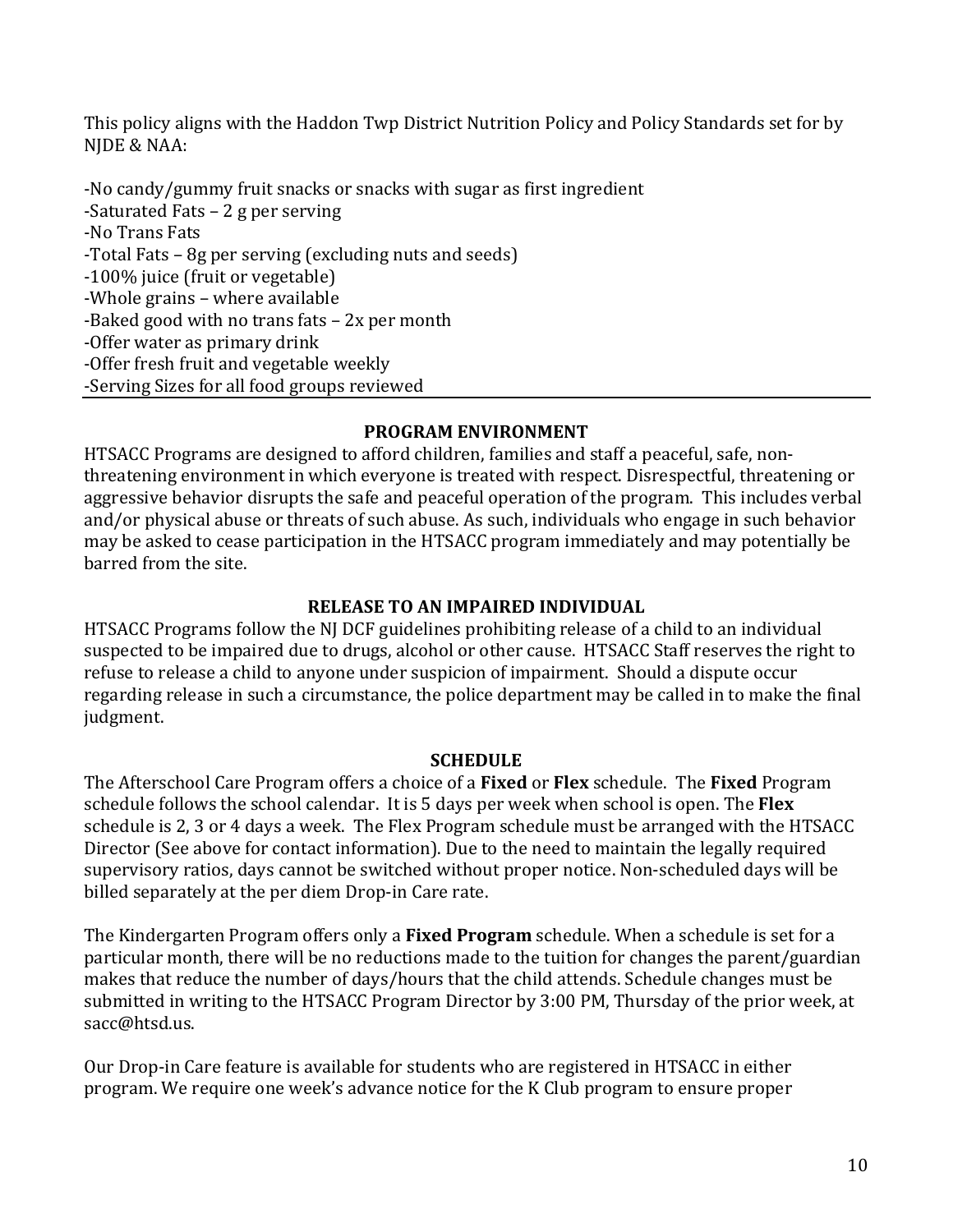arrangements for transportation. Drop in is not always an option if the KC classroom is full. Please notify the HTSACC office via email or telephone at least one week prior to the need for Drop-in Care. Fees for Drop-in Care are due on the day of the service. While prior notice is not required for Drop-in Care for students enrolled in the Afterschool Care program it is important that you notify the school office and classroom teacher that you are using Drop-in Care. The form is on the website sacc@htsd.us. Schedule Changes must be arranged through the site supervisor. Please use the appropriate form, which is available on the website.

#### **SCHOOL-BASED ACTIVITIES – On Premise**

Children must report first to the HTSACC Afterschool Care program to be checked in, and then go directly to the school-based activity. HTSACC Afterschool Care must know the time the activity is expected to end, and the children must return and check in with the HTSACC Afterschool Care staff immediately upon dismissal from the activity.

# **SPECIAL ACCOMMODATIONS**

HTSACC Programs are designed to accommodate the needs of all children enrolled in the school district. The accommodations will represent the most appropriate option to afford each student equitable access to the program. We ask that parents/guardians share their child's IEP or 504 plan, if there is one so that reasonable accommodations can be made. All information will be kept strictly confidential. It will be used to ensure that your child's program is positive and successful.

# **SUNSCREEN POLICY**

Only the school nurse has permission to apply sunscreen.

# **SUSPICION OF CHILD ABUSE/NEGLECT**

Please be aware that the staff and administration of HTSACC are considered mandatory reporters, and SACC will follow all applicable laws/regulations regarding suspected child abuse and/or neglect to the State Child Abuse Hotline 1-877-NJABUSE.

# **TUITION**

Annual tuition includes daily care, snacks, activities, materials and supplies. Kindergarten Care Program (K Club) fees also includes transportation. There are no refunds, credits or exchanges for student absences due to illness, vacation or holidays falling on regularly scheduled days. A designated parent/guardian must sign for the financial responsibility of the HTSACC program. All correspondence, including bills will be sent to the designated person.

The tuition is different for each program. It is listed on the registration form, which is updated annually. There are two payment plan options, yearly and monthly payments. Yearly payments are due on August 15, prior to the beginning of the school year. Monthly payments are due the  $15<sup>th</sup>$ of every month, beginning in August and ending in May. All students beginning in the program after September 1 will follow the same schedule. Payments will be pro-rated according to the date of enrollment. Families who qualify for Free or Reduced lunch as designated by school district personnel will be offered a 50% discount for tuition.

Please mail your tuition check/money order to HT BOE/SACC 500 Rhoads Ave, Westmont, NJ 08108. The phone number is  $856 869-7750$  ext. 1113. Email is sacc@htsd.us. All questions or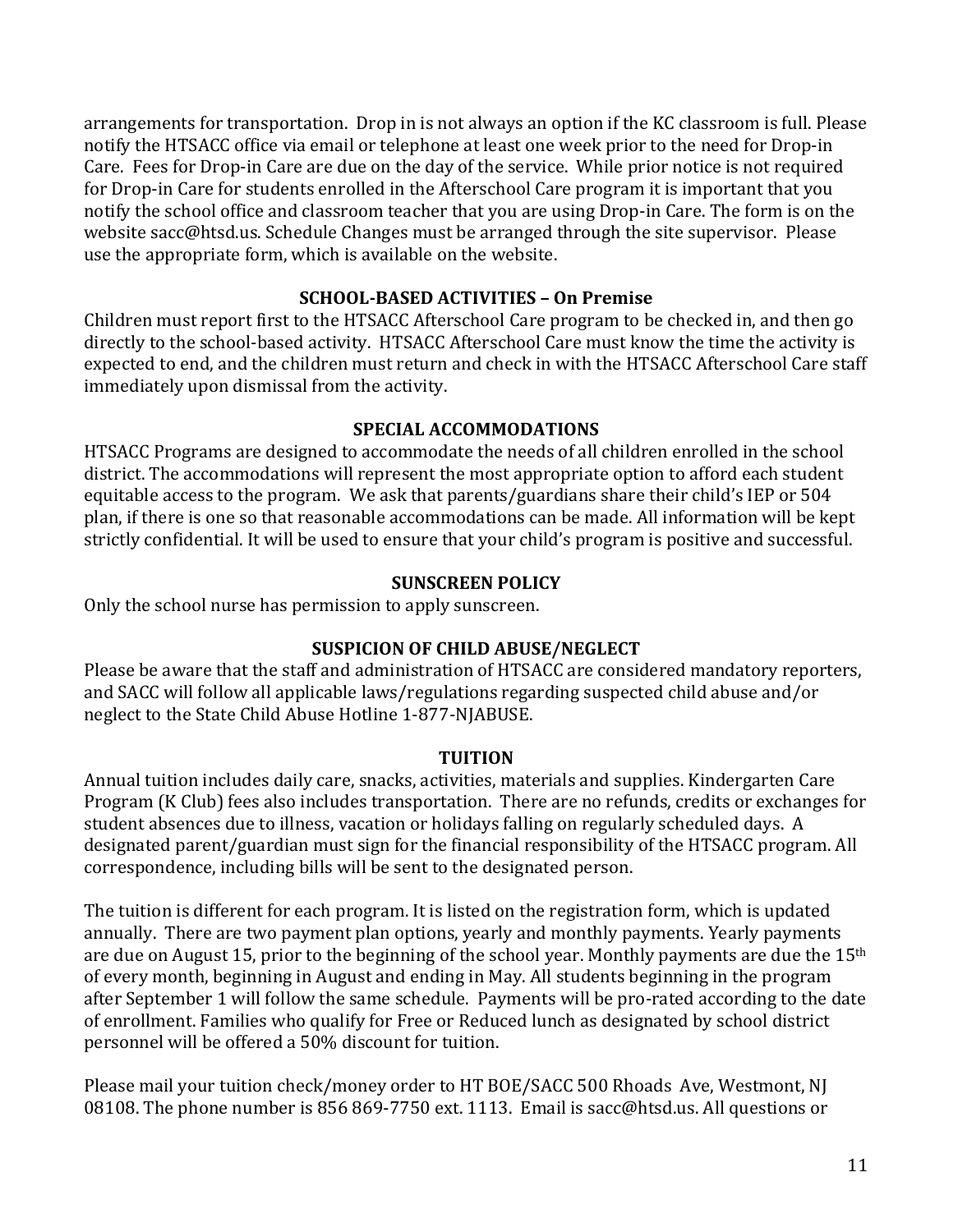concerns regarding tuition must be directed the HTSACC Program Director. Cash payments will not be accepted by site staff at any time. They may be made directly to the HTSACC Director at the office at Edison School by appointment during business hours. A late fee of \$25 will be assessed if payment is not received by the  $20<sup>th</sup>$  of the month. Accounts that remain unpaid on the last day of the month will result in removal from the program on the next school day. For re-entry the account must be paid by cash, certified check or money order. The HTSACC reserves the right to exclude a child when payments have repeatedly been more than 30 days late. An unpaid balance at the end of the school year will result in removal from the program for the following school year and will deny entry to any siblings as well, until the debt is paid in full.

#### **VIDEO GAMES**

HTSACC discourages the use of hand held video games from home during Afterschool Care and Kindergarten Care. Parents must sign off that HTSACC and Haddon Township School District are not responsible for loss or damage of such items when brought to the program site in the care of the child.

#### **WEATHER EMERGENCY**

In the care of a weather emergency, parents will be notified of any early closing of the childcare program through our GLOBAL CONNECT SERVICE which sends messages to all phones and emails addresses that you identify as your family contacts on the student responsibility form.

#### **WITHDRAWAL**

If withdrawal from the program is necessary, notice of two weeks prior to the first of the month in which the withdrawal will take place is required. Failure to meet all financial obligations prior to withdrawal or the end of the school year will result in refusal of future re-admission as outlined above. 

#### **SUMMER RECREATION PROGRAM**

**Summer Recreation** is a flexible, weekly tuition program supported by the Haddon Township Board of Education to provide care for children entering Kindergarten through entering  $5<sup>th</sup>$  Grade. It is held for 6 consecutive weeks in the summer. Summer Rec is held at the Edison School, 205 Melrose Ave., Westmont, NJ 08108. Parents/Guardian must complete the enrollment forms, pay tuition in full prior to the start of the program.

The Summer Recreation program runs from  $9:00 - 3:00$  pm with extended care available from  $8:00 - 9:00$  am and  $3:00 - 6:00$  pm daily during the 6 weeks of the program.

Summer Rec will provide a list of special events and field trips in advance to the parents for review. Field Trip parental/guardian permission slips will be required and all students must be registered in advance for each trip. Children do not have to attend field trips. Staff will be provided at the program site to supervise children not attending the trip. Trips will be on a first come, first serve basis. All trips and special events are subject to cancellation without notice.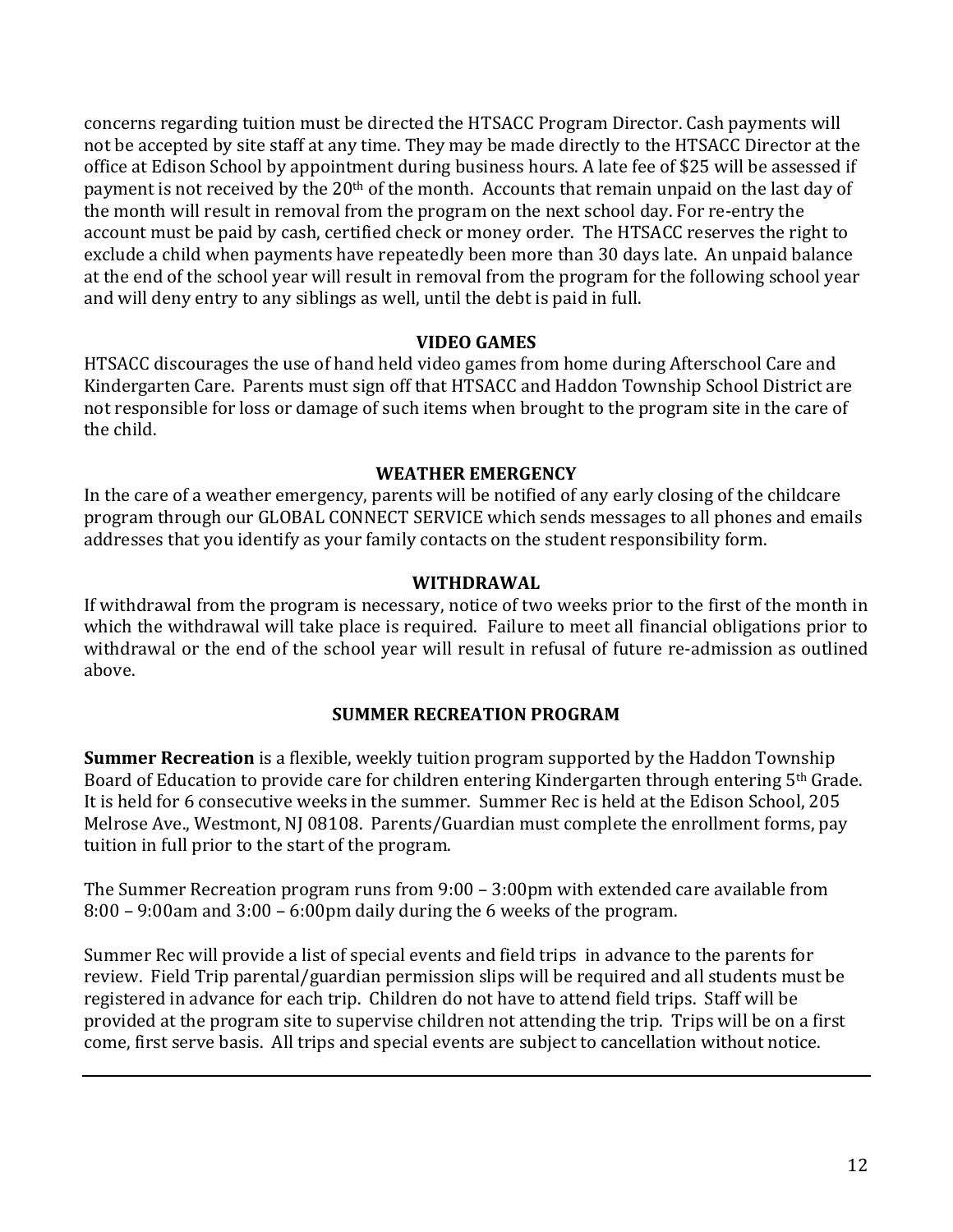Tuition for Summer Rec is due in full prior to the start of the program. Payments can be made as necessary up to the first day of attendance. All fees and schedules are not subject to change after June 15<sup>th</sup>. Ouestions or concerns can be directed to the HTSACC Office.

Permission to walk home from Summer Rec must be on file with the Permission to Walk Home form. Dismissal to walk home is at 3:00pm only. Please see the Program Supervisors for more information.

The Summer Rec program will have a nurse on duty daily.

#### APPENDIX

Site Cell Phone Numbers: Please have this number available to you when your child is scheduled for HTSACC programs:

School Age Child Care Office: 856-869-7750 x1113

BOE/SACC Office 500 Rhoads Ave., Westmont, NJ 08108 sacc@htsd.us

| <b>SACC Site Phones</b> |                          |                   | <b>Summer Recreation Phones</b> |  |  |
|-------------------------|--------------------------|-------------------|---------------------------------|--|--|
| Edison                  | 609-922-5987             | <b>Edison APR</b> | 856-869-7750 x3017              |  |  |
| Jennings                | 609-922-6164             | Site Supervisor   | 609-922-6169                    |  |  |
| Stoy                    | 609-922-6169             | After Rec Care    | 609-922-6171                    |  |  |
|                         | Strawbridge 609-922-6170 |                   |                                 |  |  |
| Van Sciver              | 609-922-6171             |                   |                                 |  |  |